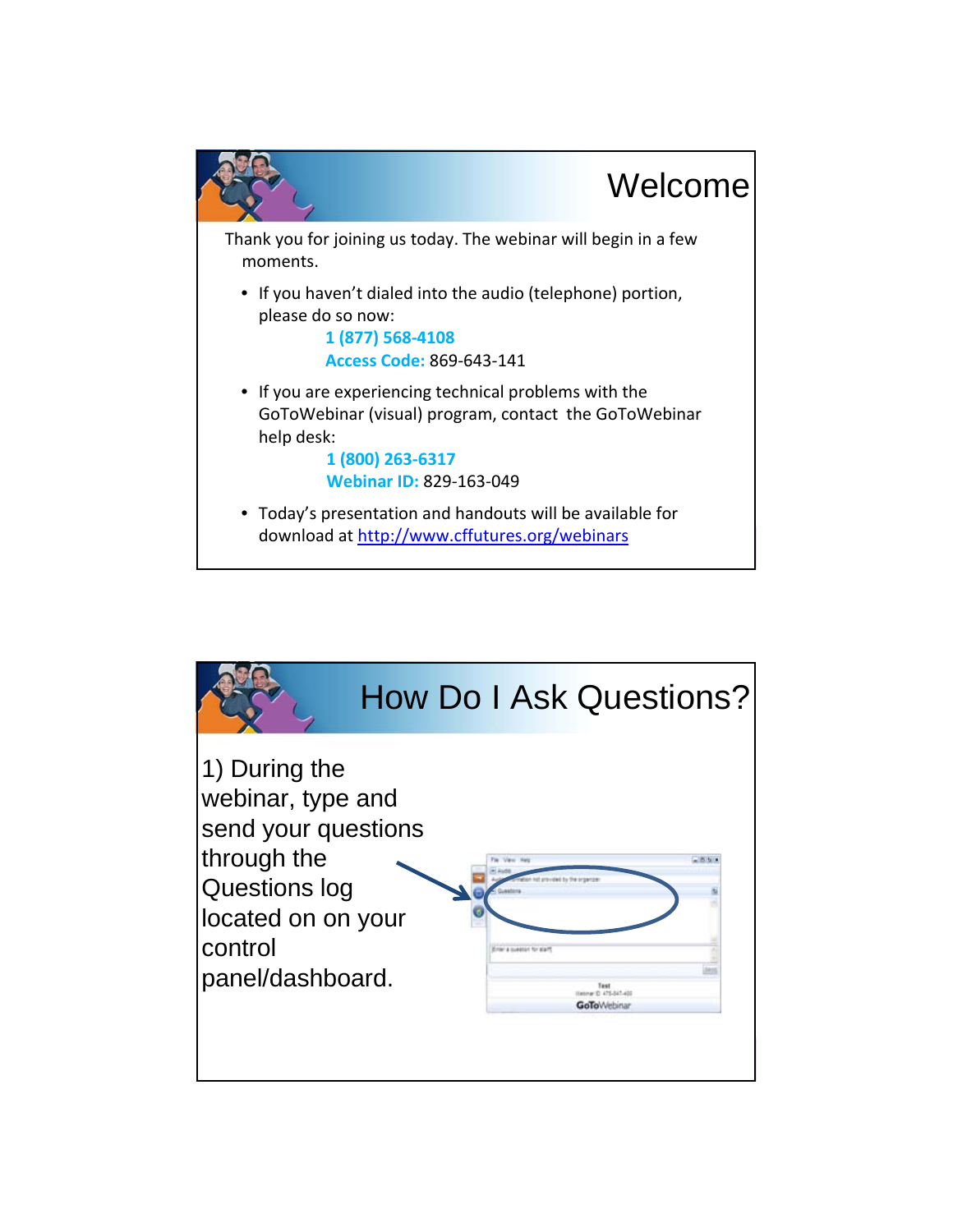

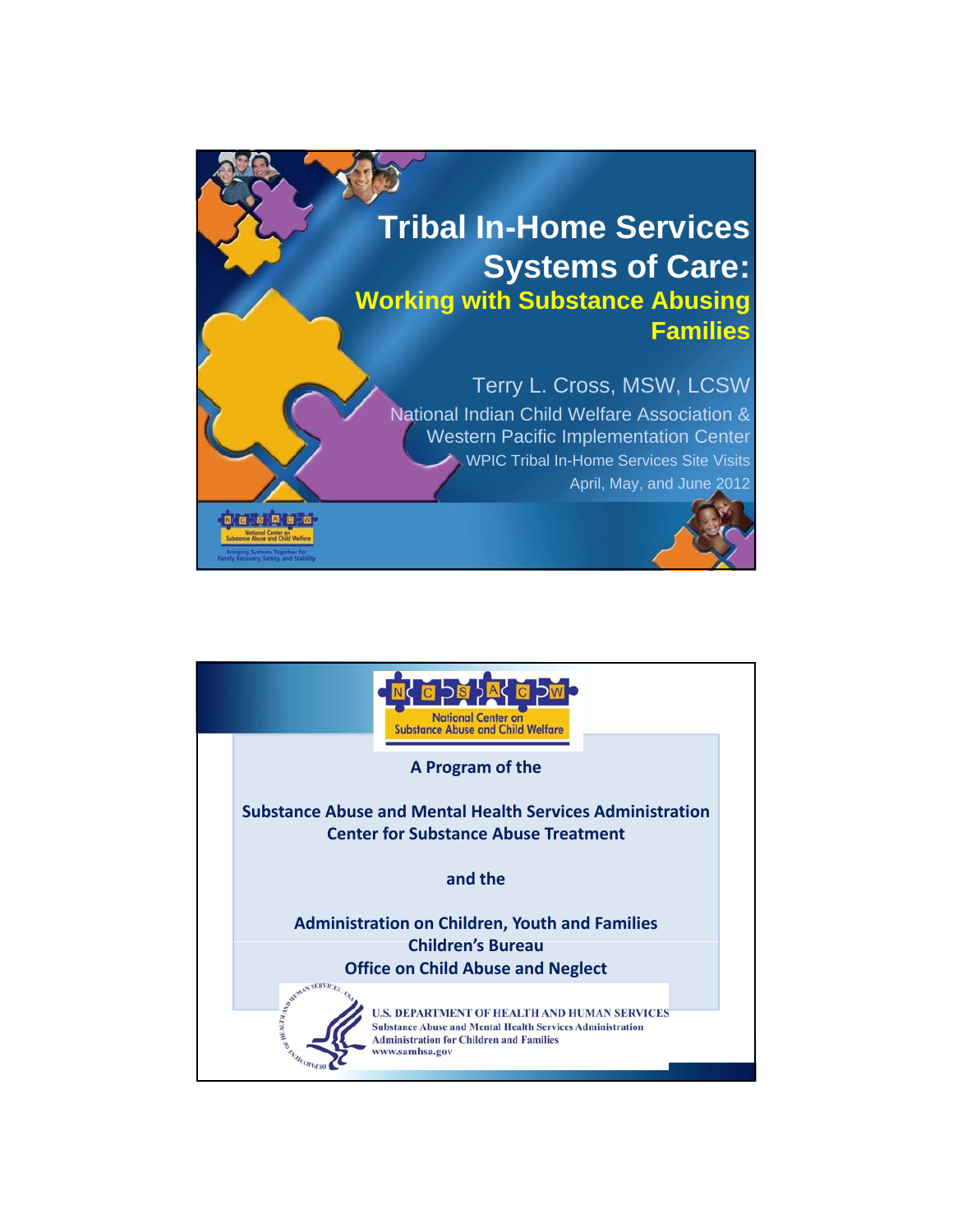

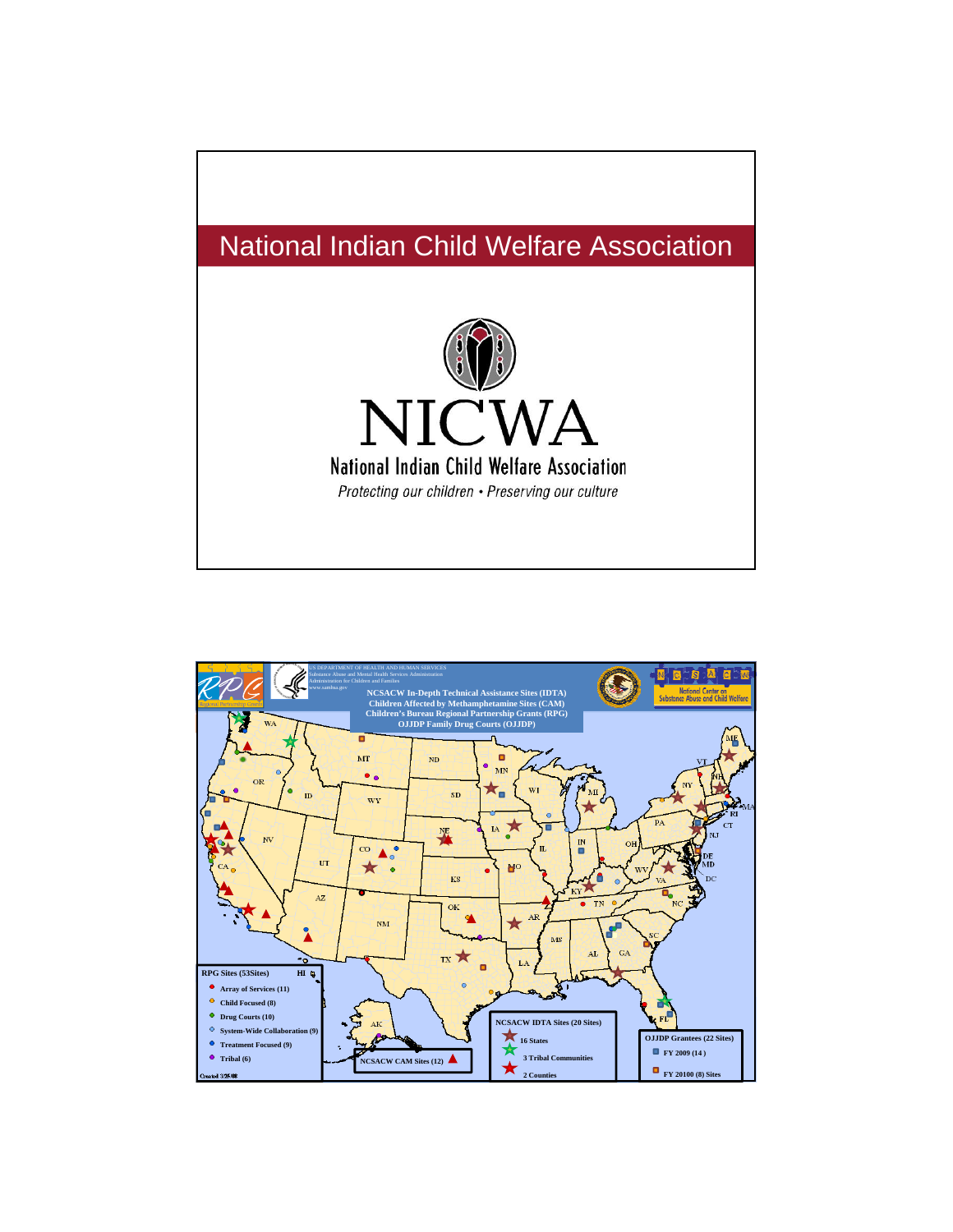

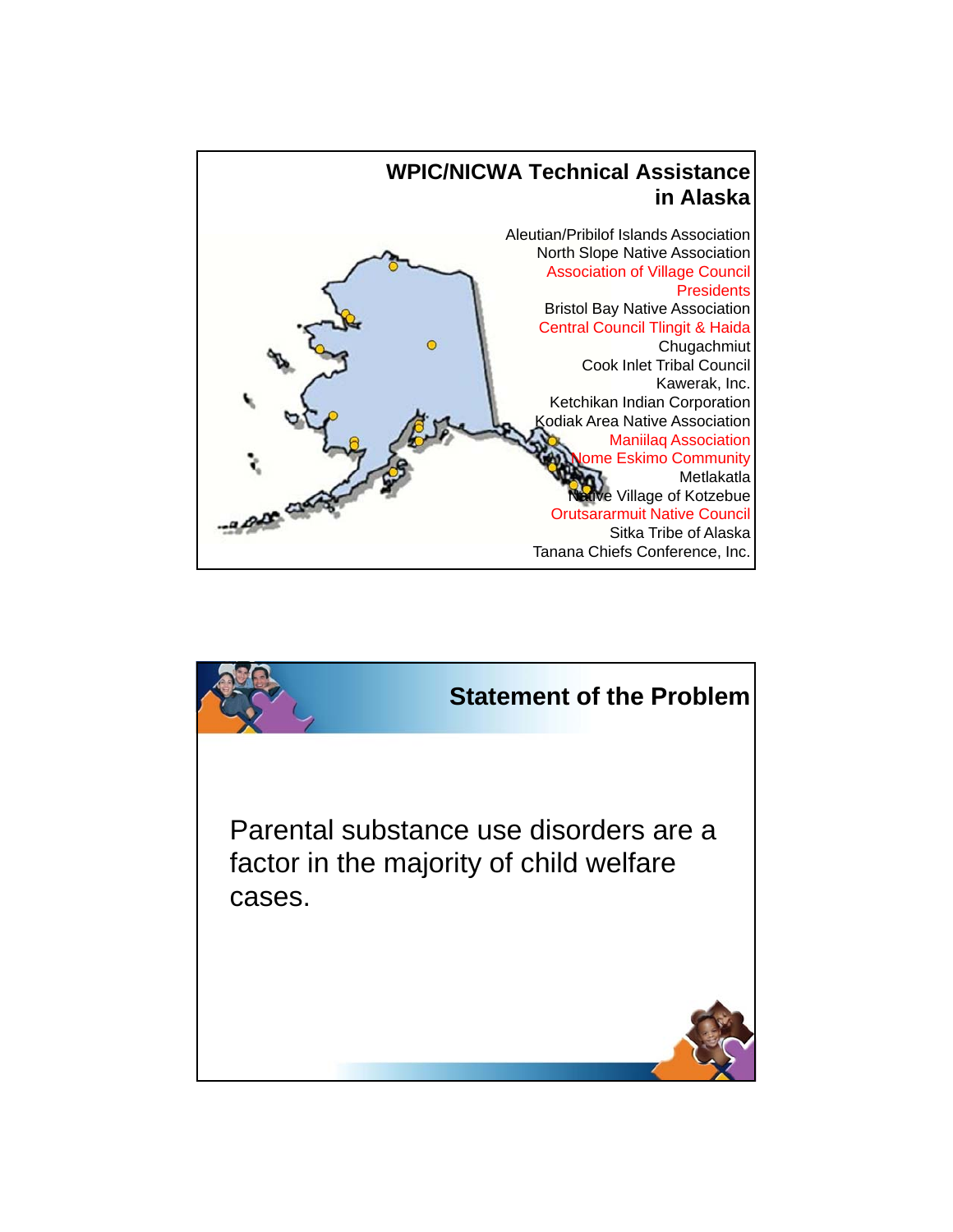

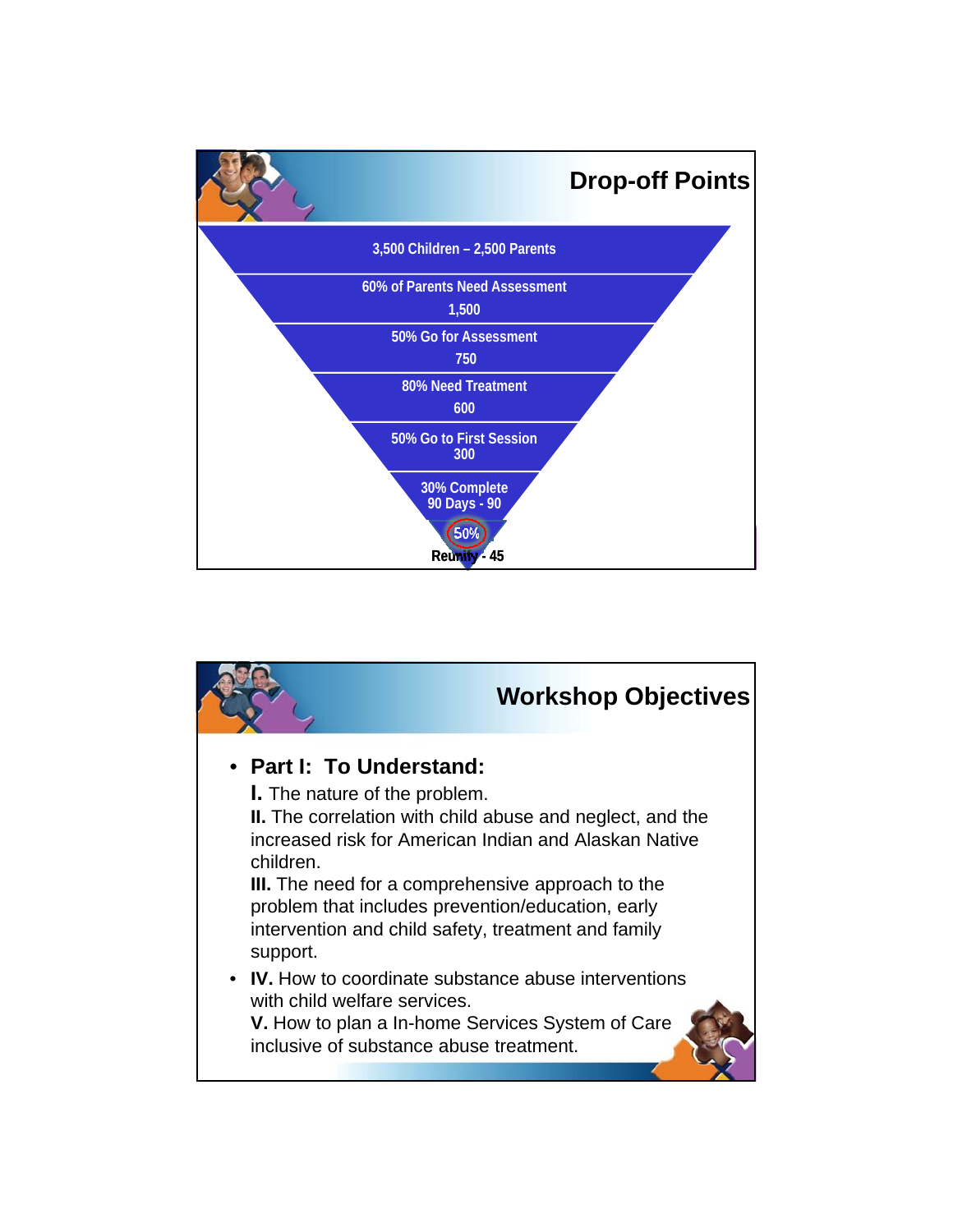

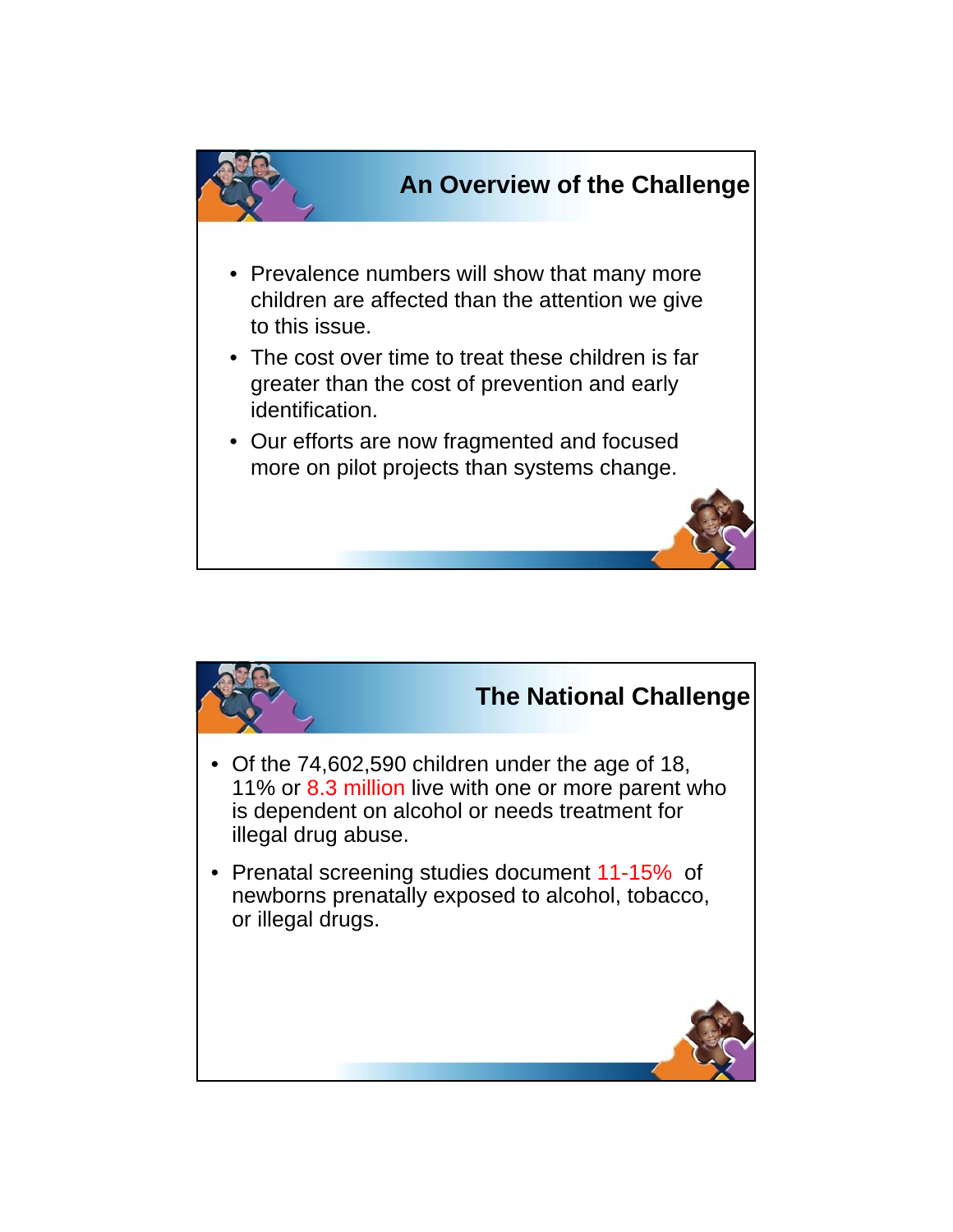

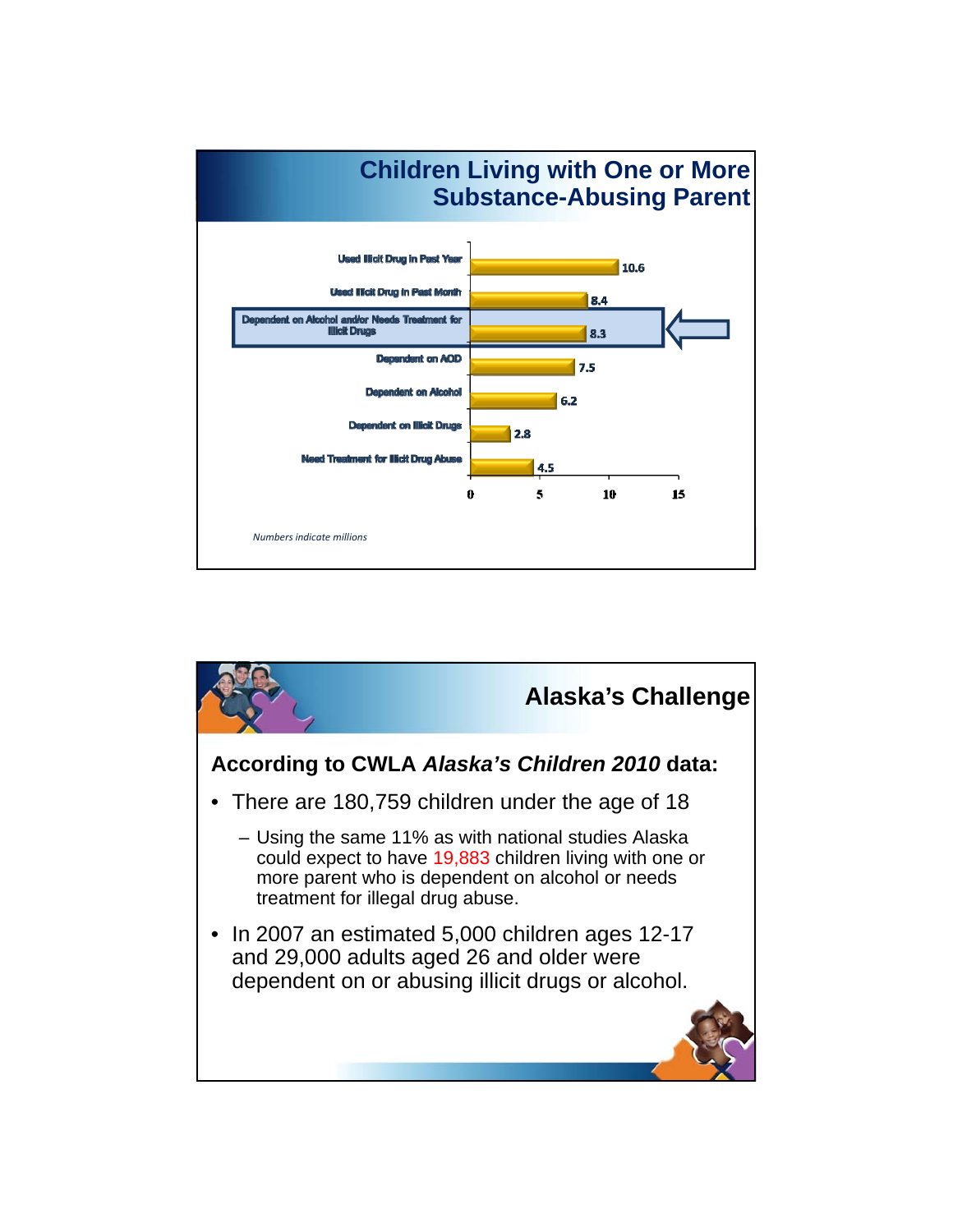

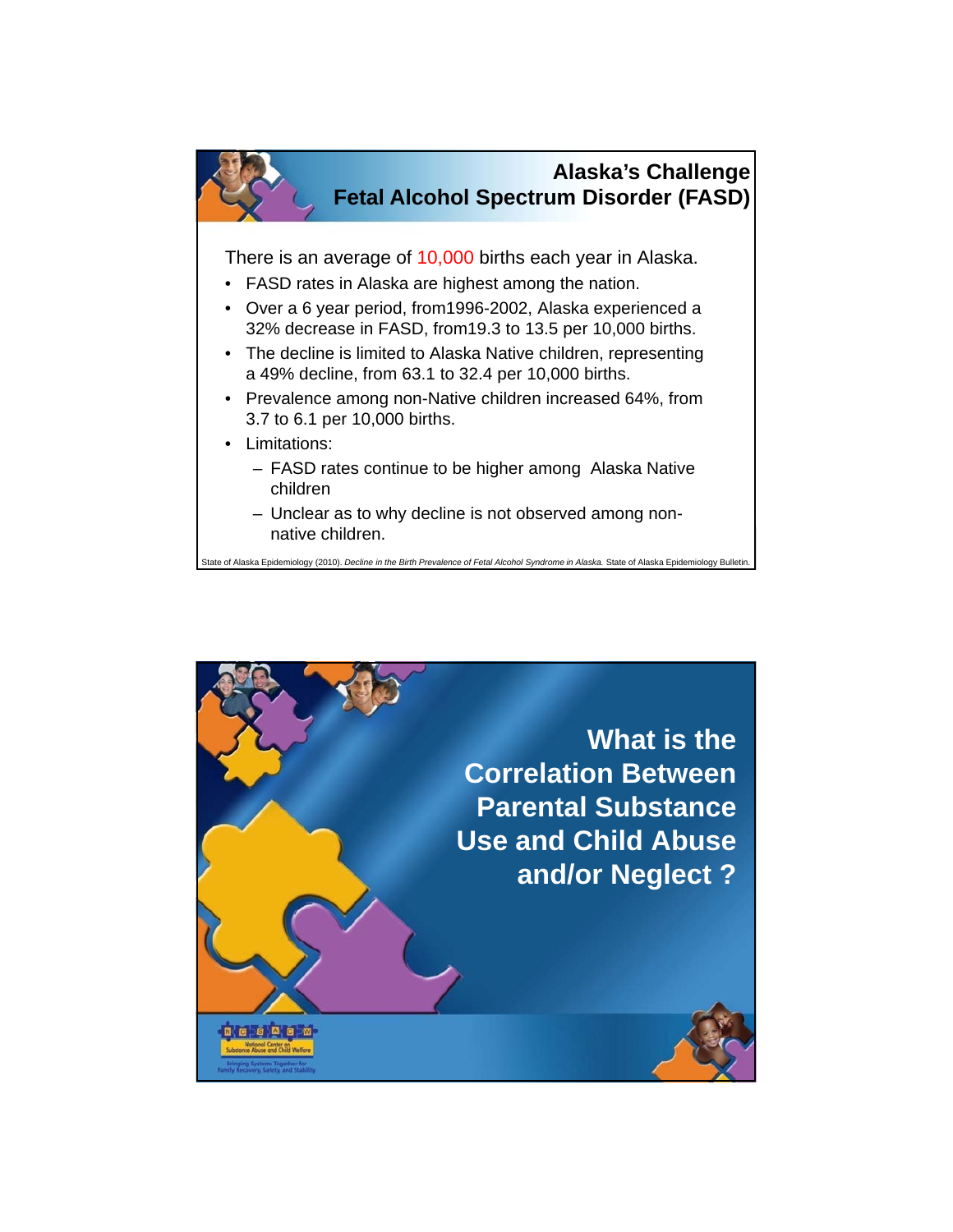

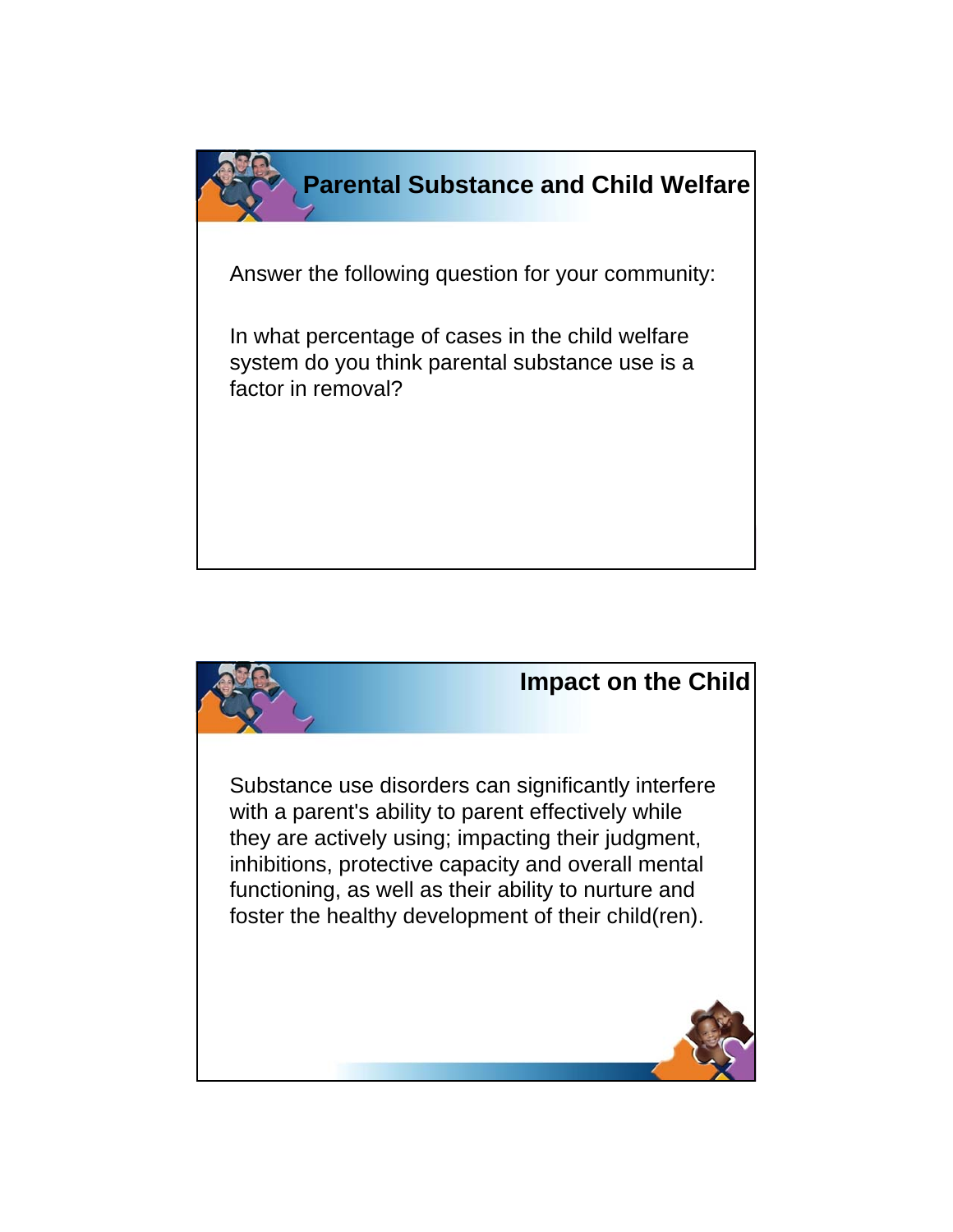

- Children whose parents abuse drugs and alcohol are almost three times (2.7) likelier to be abused and more than four times (4.2) likelier to be neglected than children of parents who are not substance abusers.
- Substance abuse and addiction is almost guaranteed to lead to neglect of children.
- The rate of repeated abuse or neglect appears to be increasingly driven by alcohol and drug addiction.

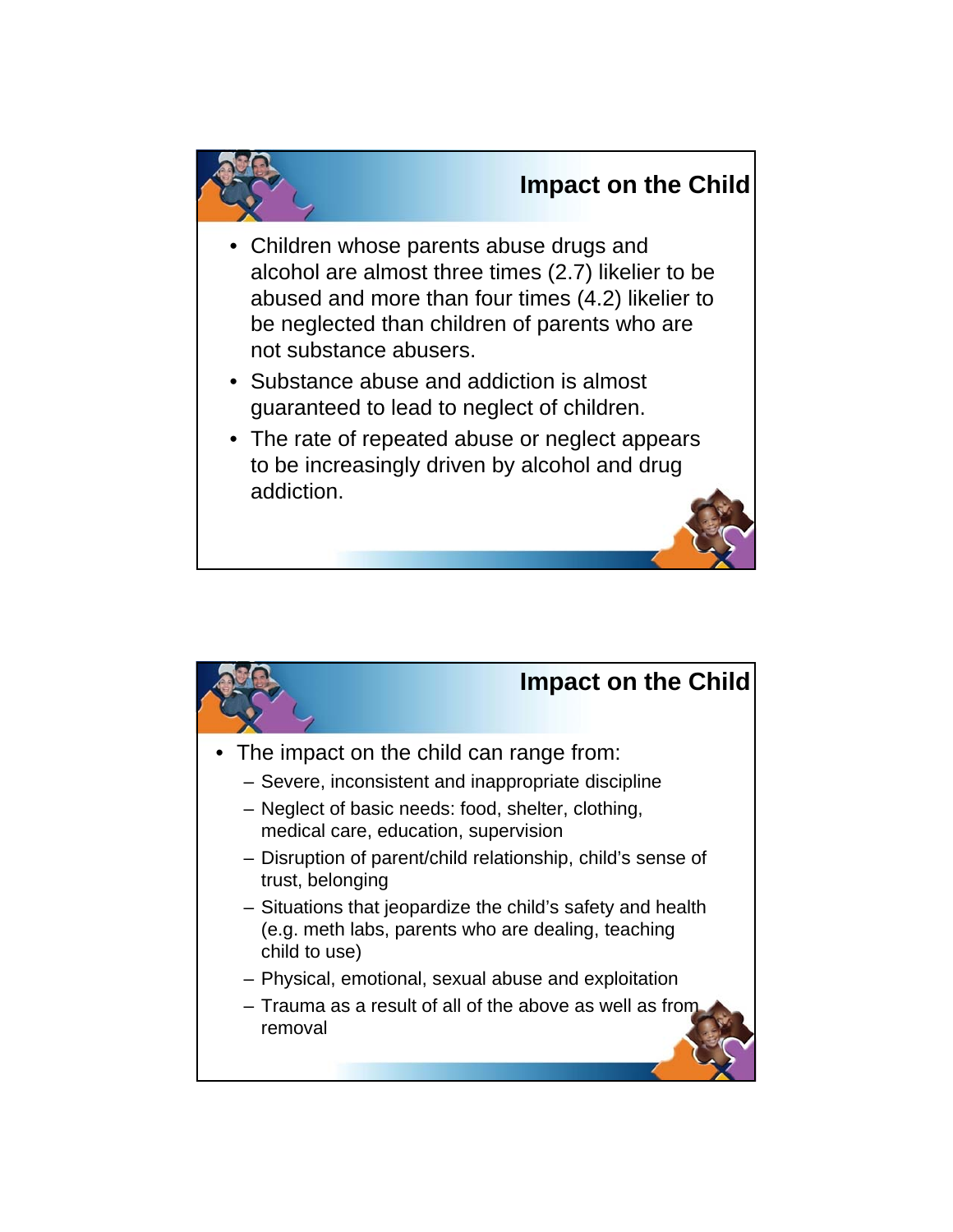

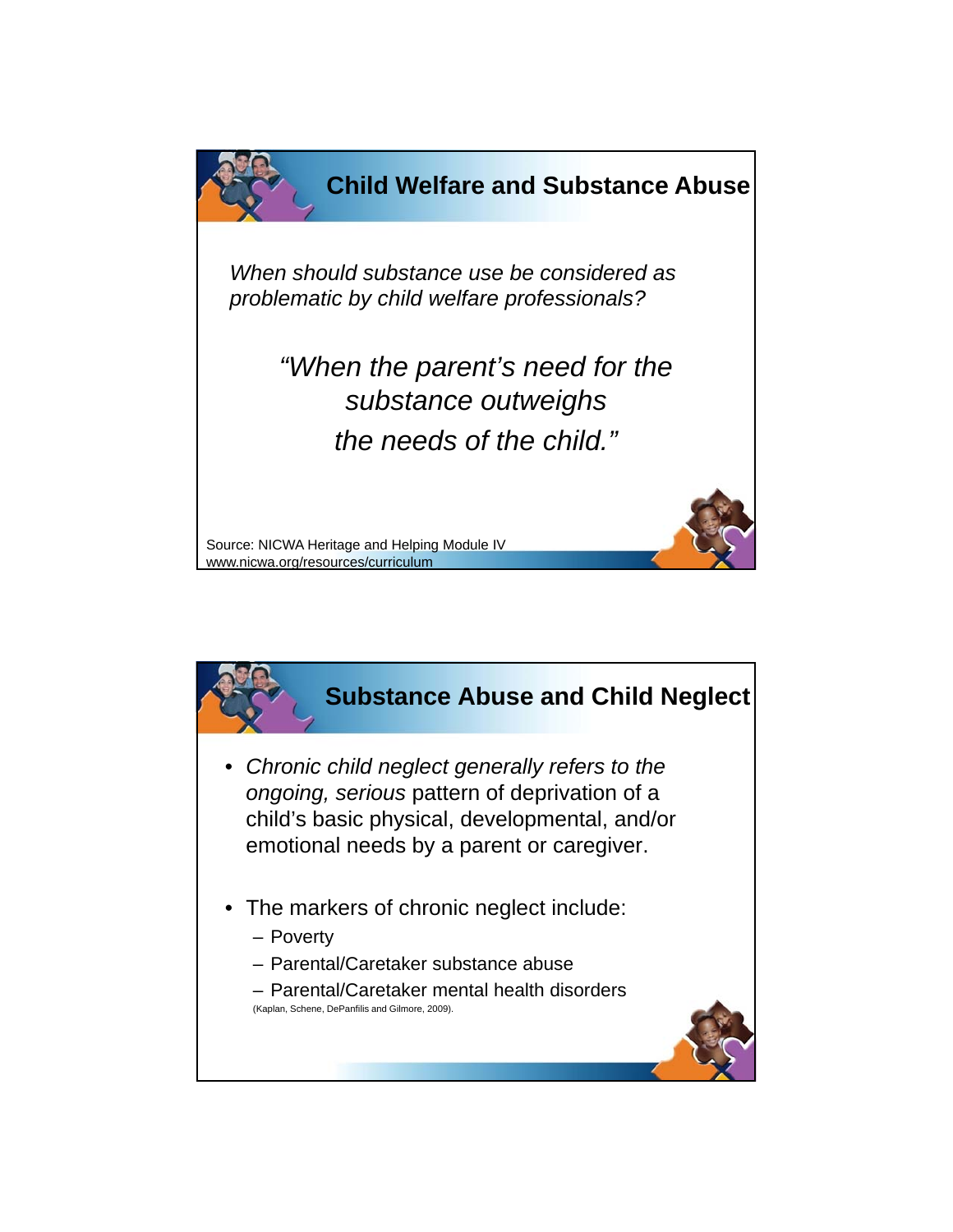

## **Core Roles of Tribal Child Welfare**

- Issues in Substance Abuse (Self-Awareness)
- Interagency Collaboration (CW/ADS/Court)
- Identifying Alcoholism and Other Substance Use Disorders (Screening)
- Mobilizing Treatment (Individual, Family, Resources)
- Supporting Treatment (Coordination with recovery)
- Post-Treatment Casework
- Assisting the Children



Source: NICWA Heritage and Helping Module IV www.nicwa.org/resources/curriculum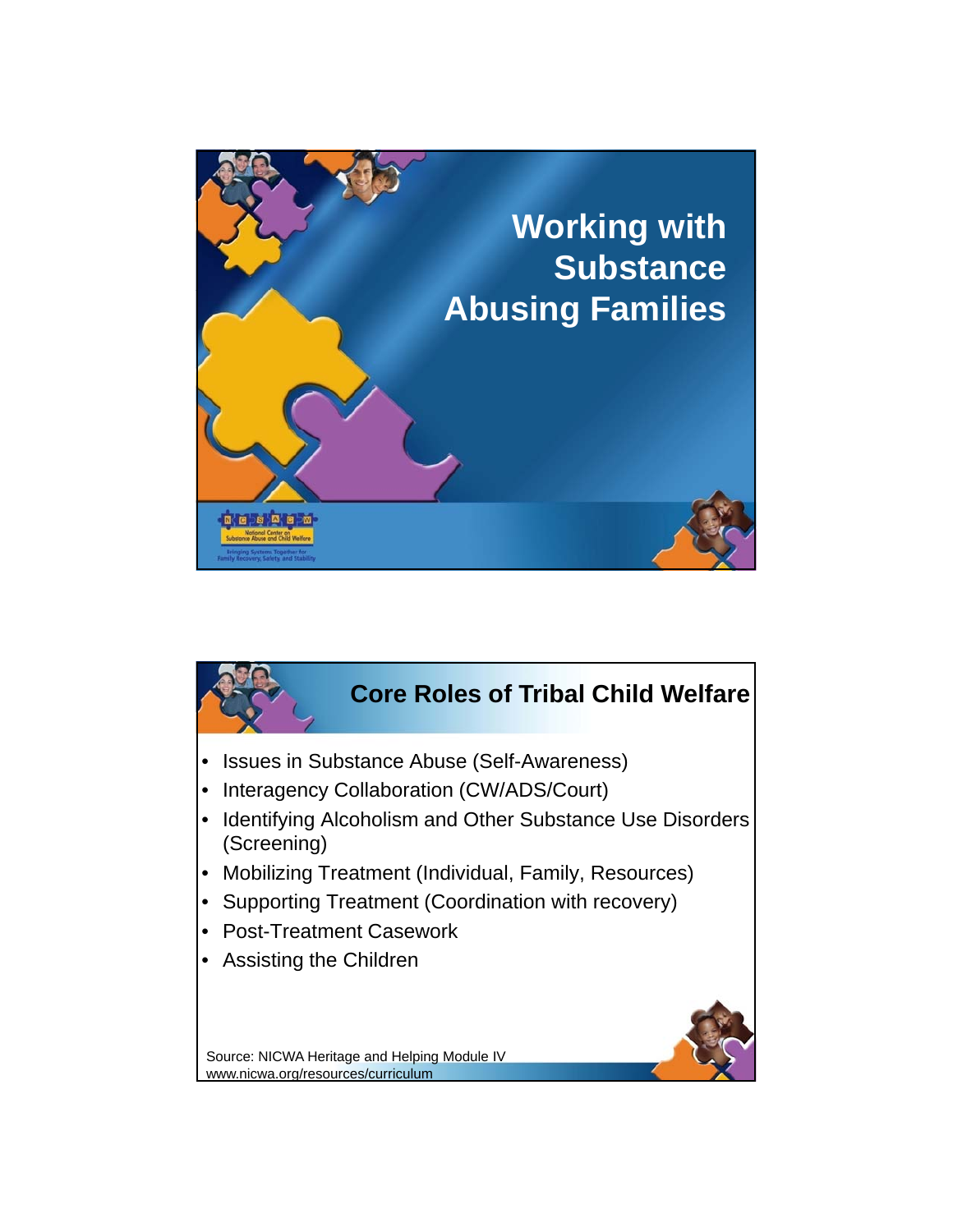

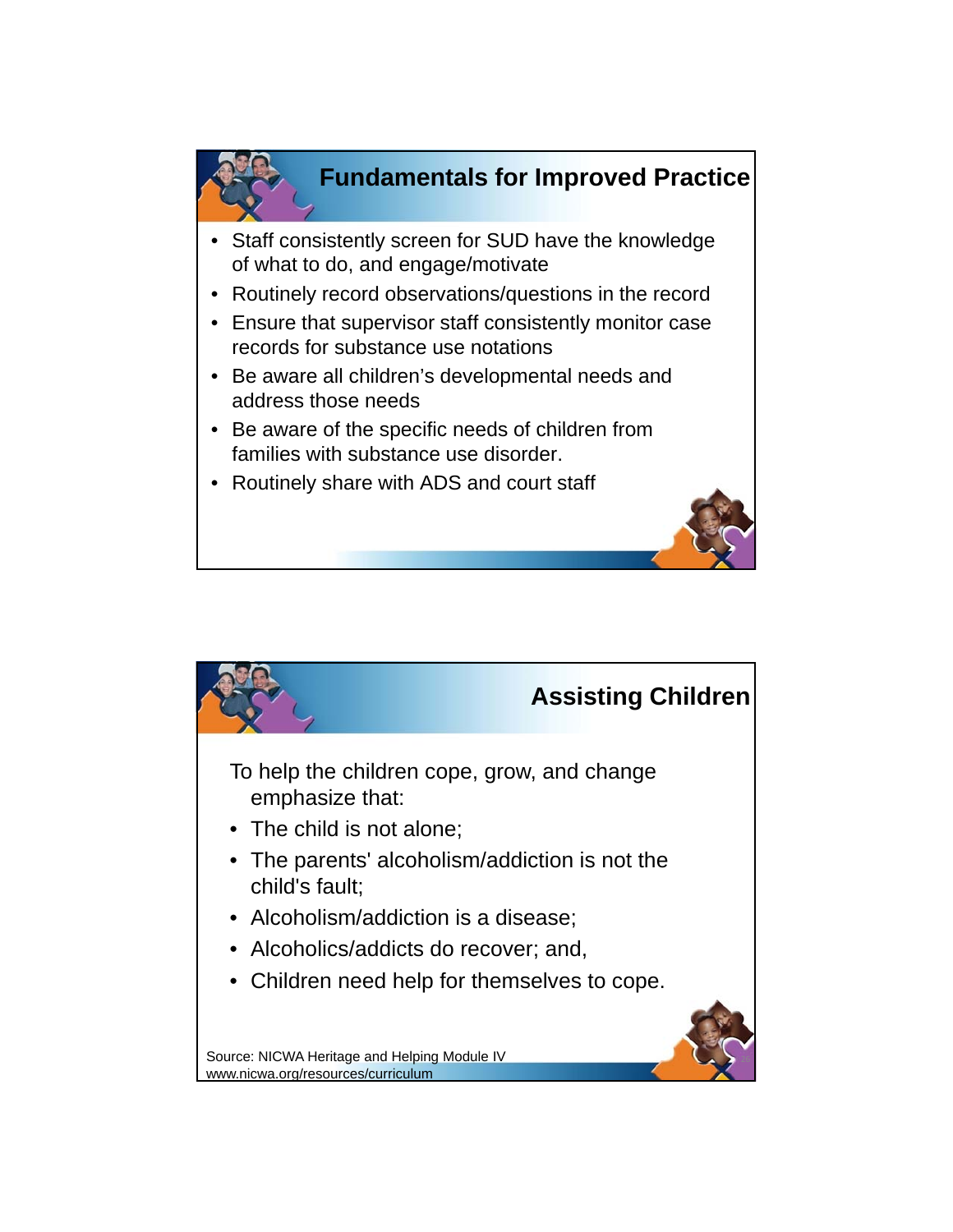

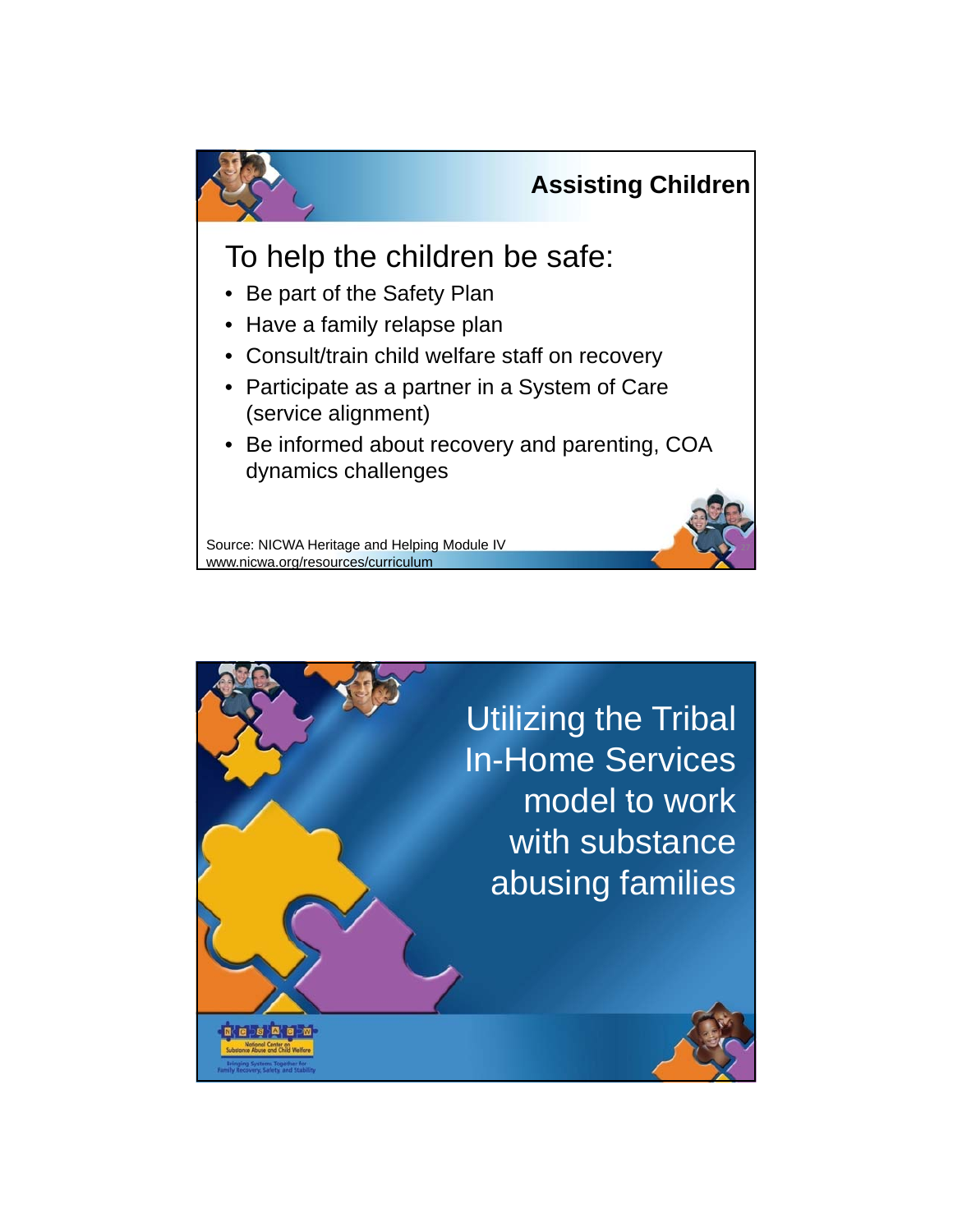

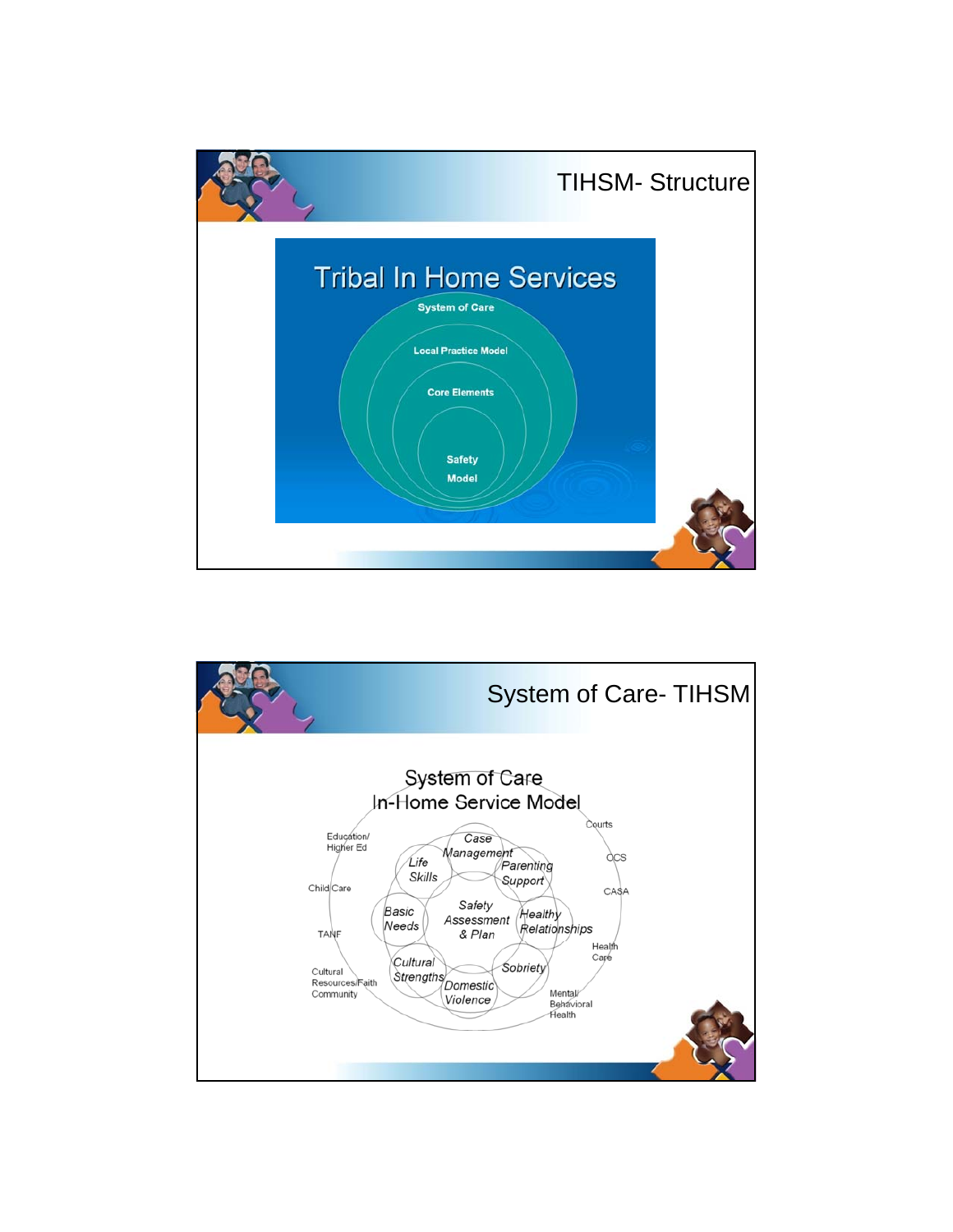

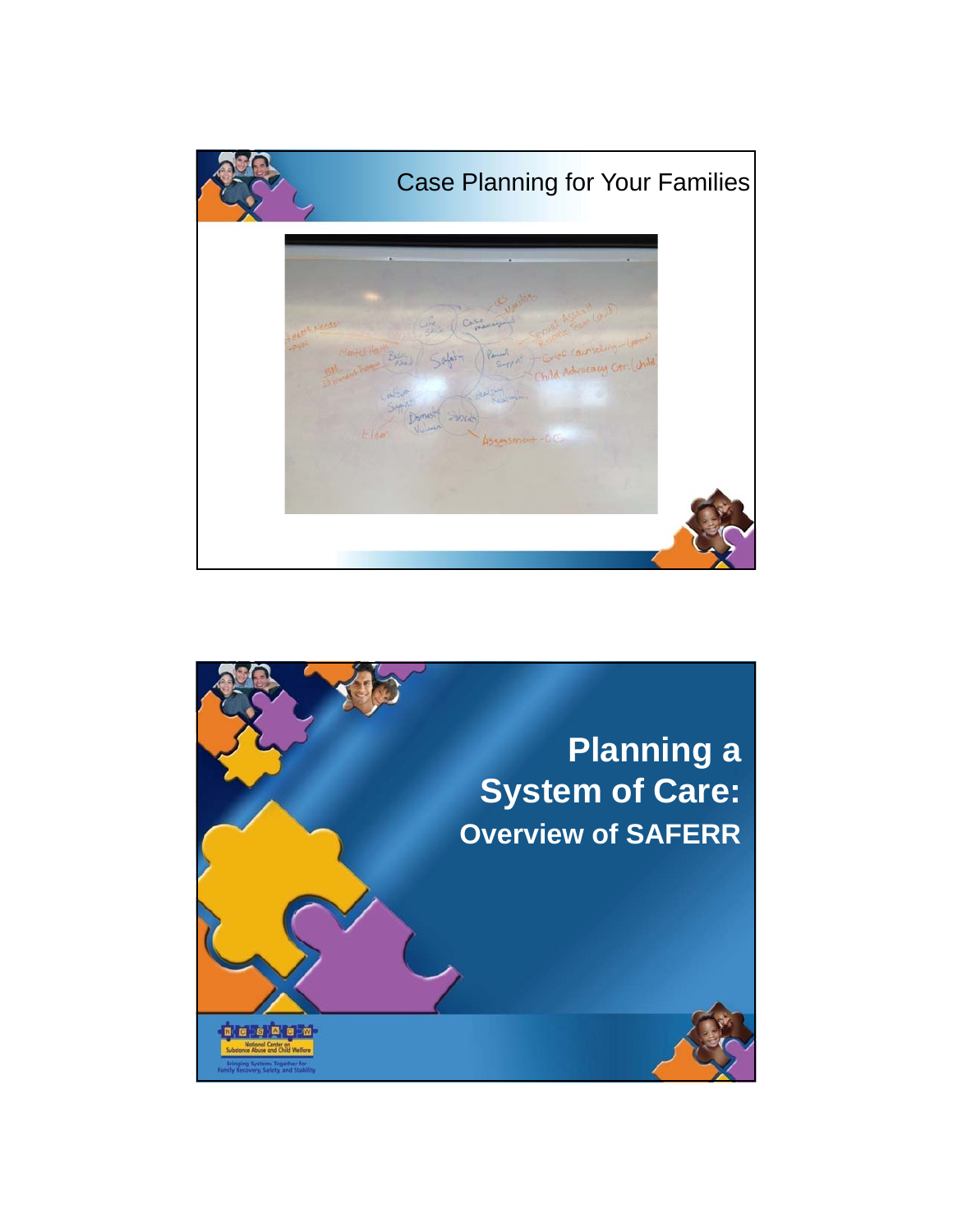

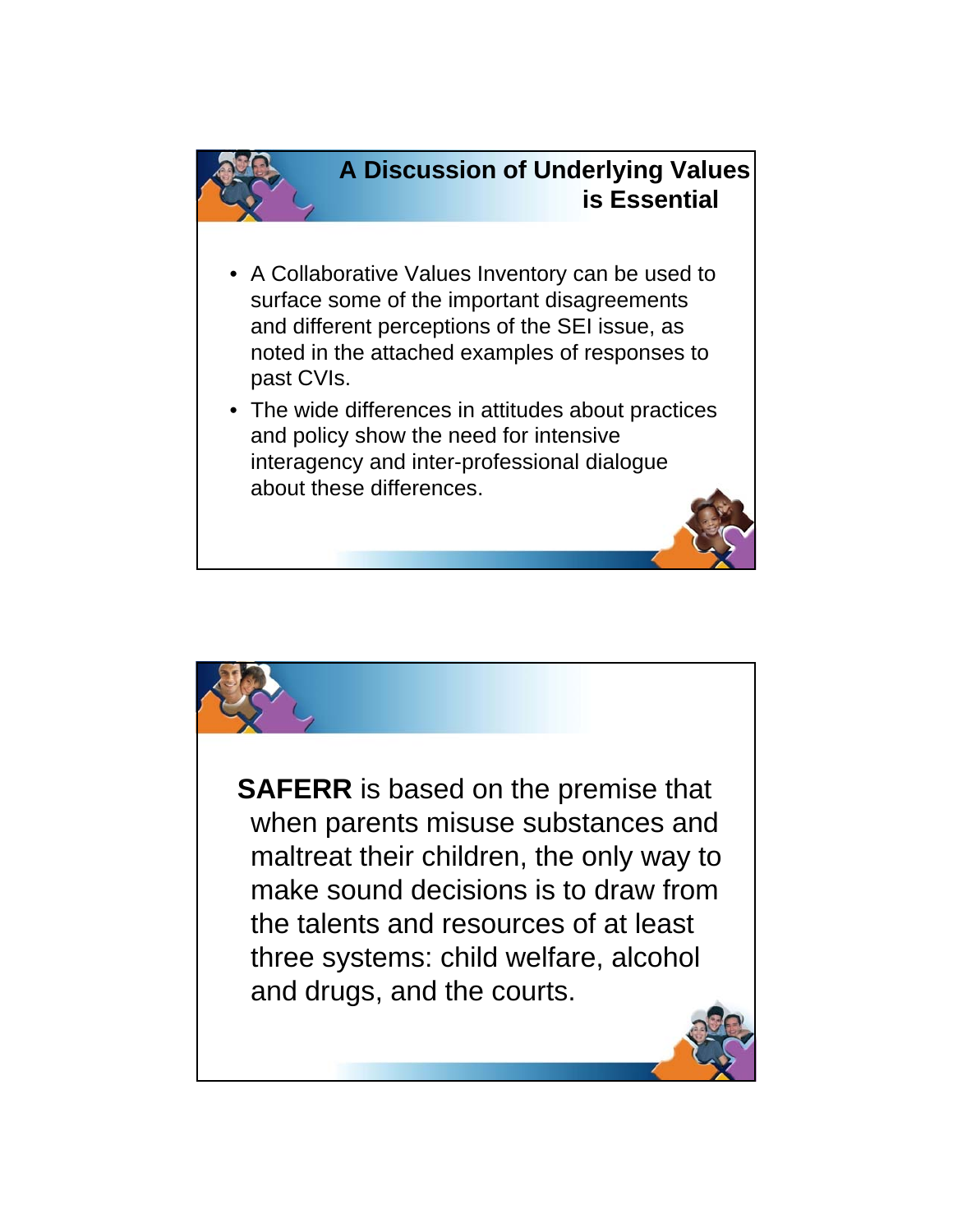

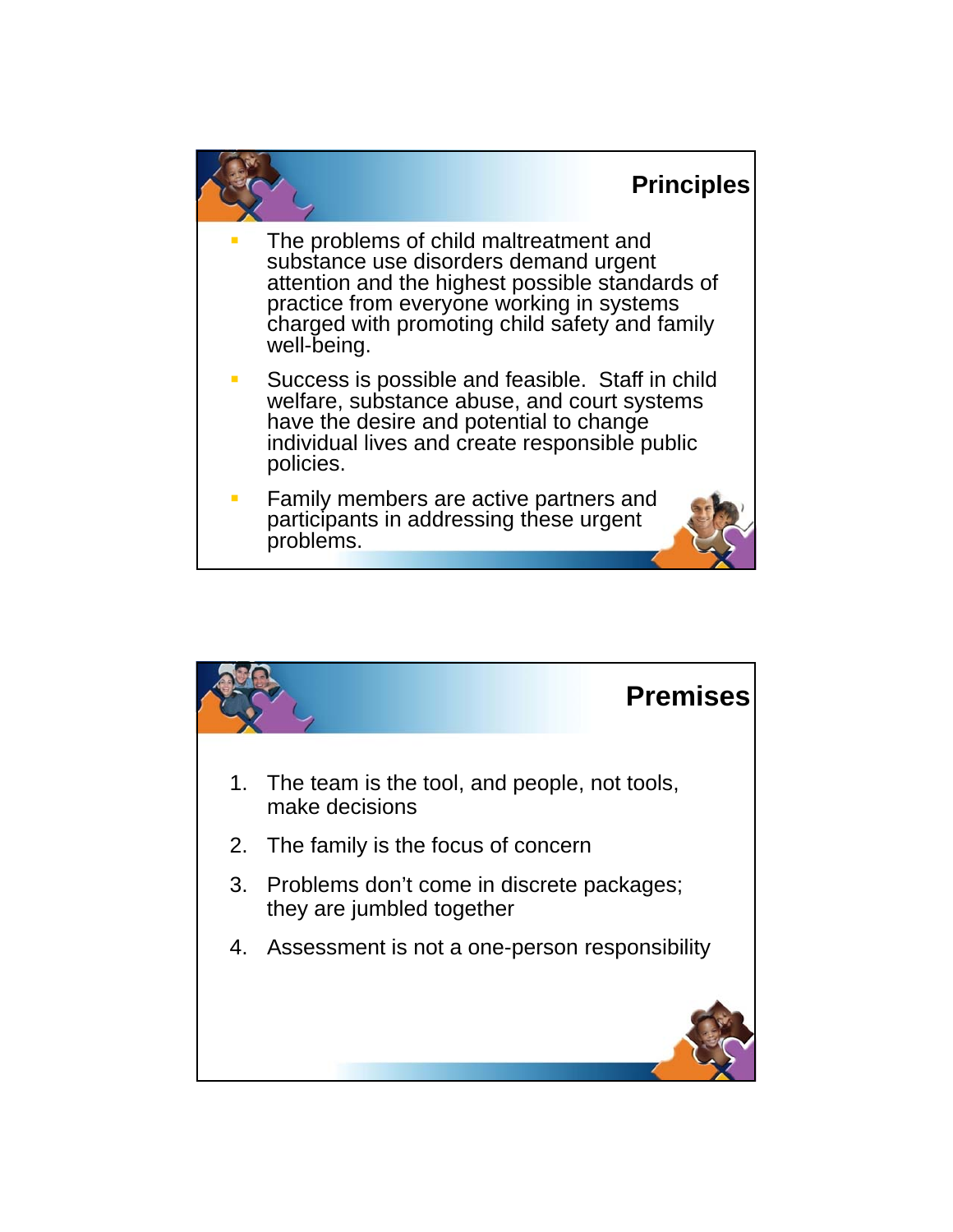

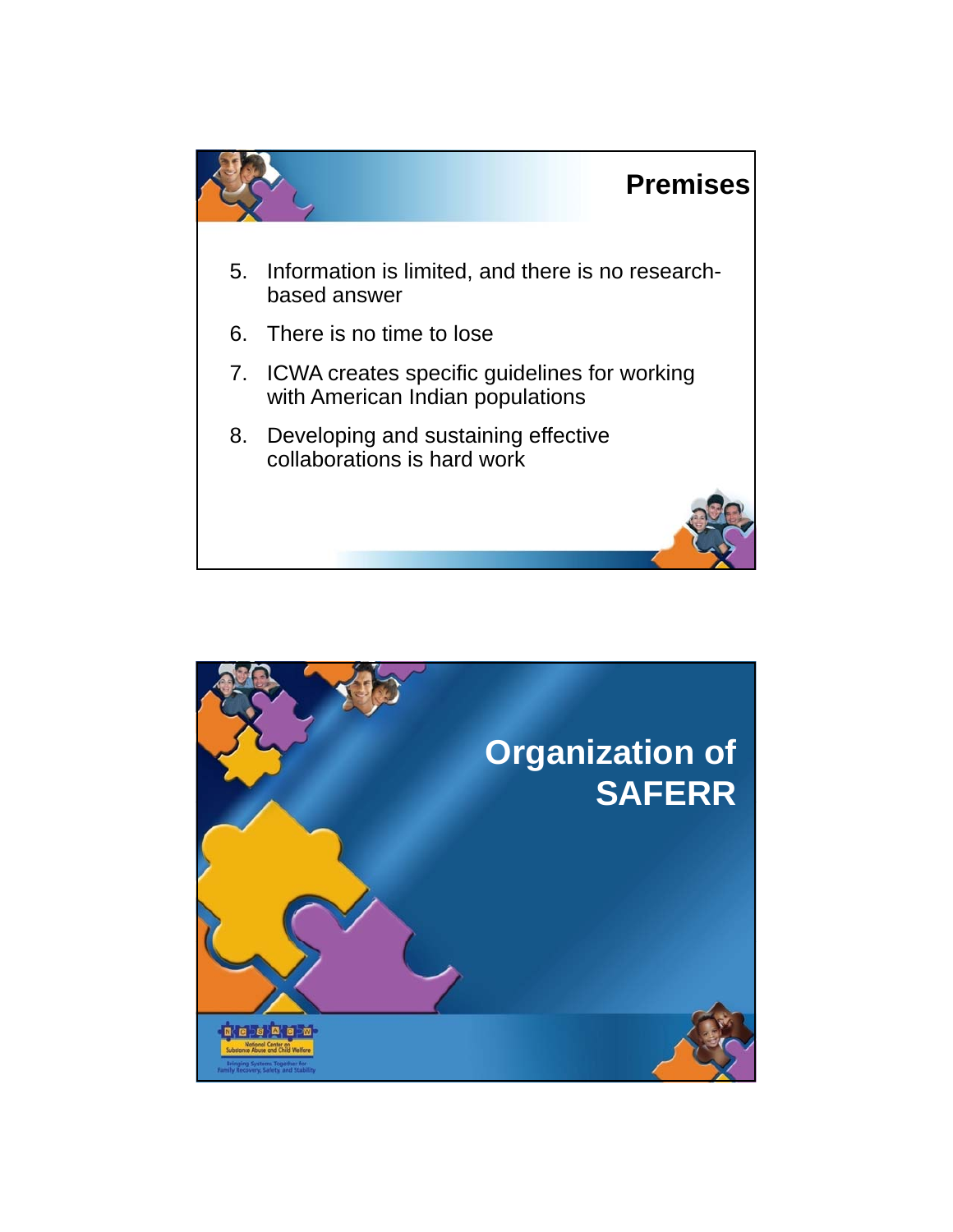

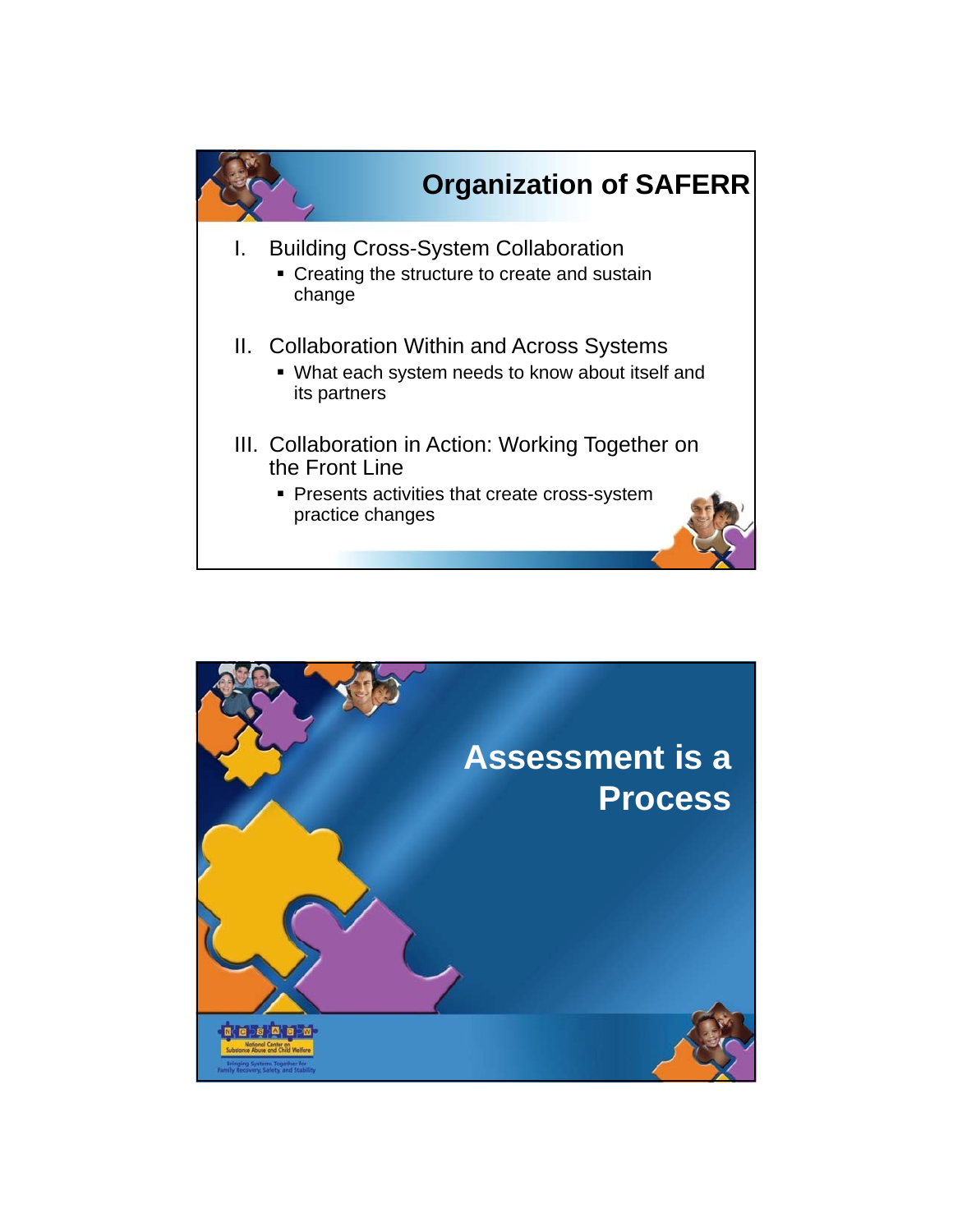

|                                           |                                       | <b>Definitions of Terms and Processes</b> |                                                           |
|-------------------------------------------|---------------------------------------|-------------------------------------------|-----------------------------------------------------------|
|                                           | <b>AOD Services</b>                   | <b>CWS Services</b>                       | <b>Court Services</b>                                     |
| Is there an<br>issue?                     | $\blacksquare$ Screen                 | • Child Abuse<br>Report                   |                                                           |
| What is the<br>immediacy<br>of the issue? | • Immediate<br><b>Need Triage</b>     | •In-Person<br>Safety<br>Assessment        | • Preliminary<br>Protective<br>Hearing                    |
| What is the<br>nature of<br>the issue?    | <b>-</b> Diagnosis                    | •In-Person<br>Response/Risk<br>Assessment | • Court Findings                                          |
| What is the<br>extent of<br>the issue?    | - Multi-<br>Dimensional<br>Assessment | • Family<br>assessment                    | - Petition Filed;<br>Preliminary<br>Protective<br>Hearing |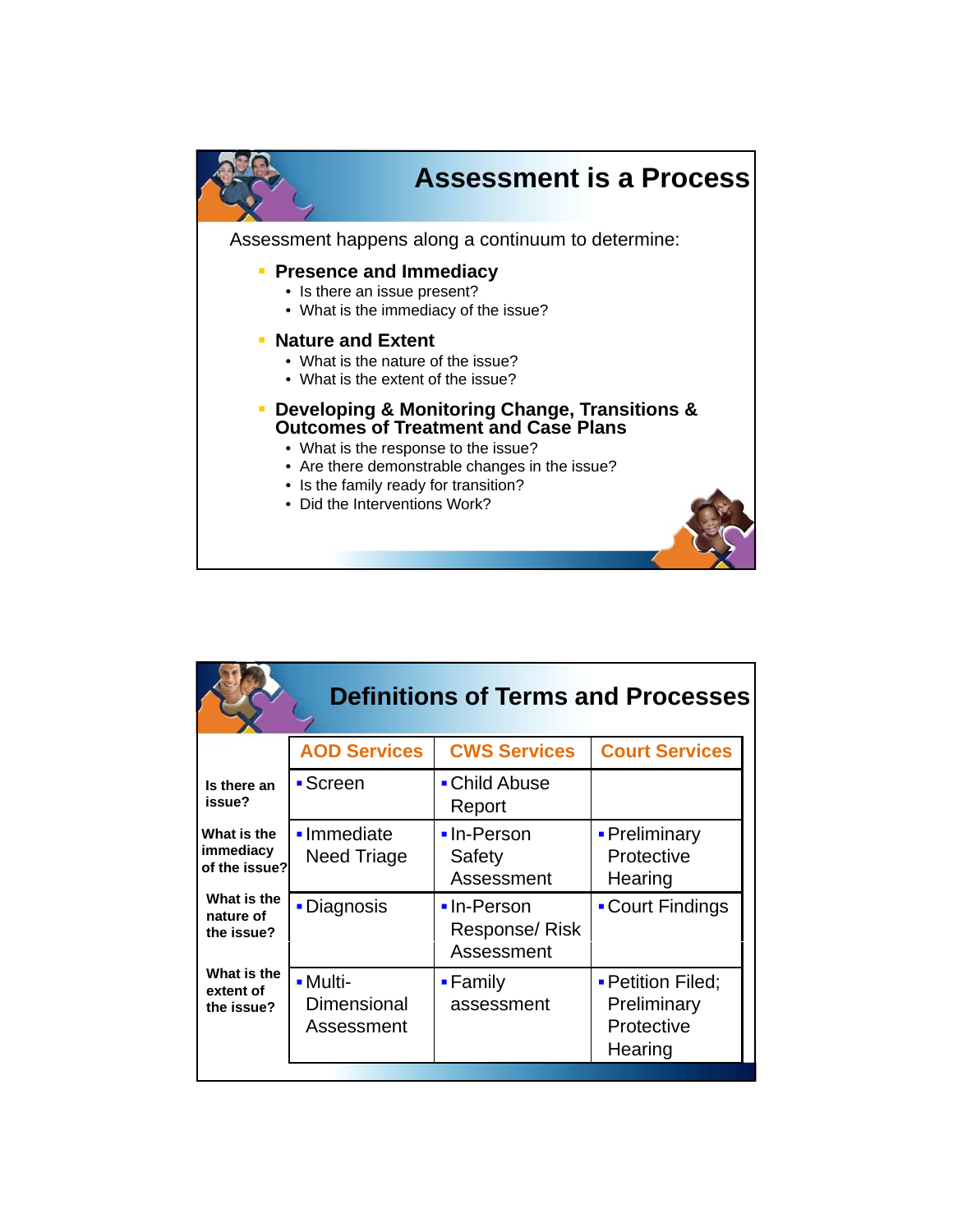|                                          |                                        |                               | <b>Definitions of Terms and Processes</b>                                |
|------------------------------------------|----------------------------------------|-------------------------------|--------------------------------------------------------------------------|
| What is the<br>Response?                 | <b>AOD Services</b>                    | <b>CWS Services</b>           | <b>Court Services</b>                                                    |
|                                          | ■ Treatment<br>Plan                    | • Case Plan                   | • Adjudication/<br>Dispositional<br>Hearing; Court-<br>ordered Case Plan |
| Is there<br>demonstra-<br>ble change?    | $\blacksquare$ Treatment<br>Monitoring | • Case Plan<br>Monitoring     | • Court Review<br>Hearings                                               |
| Is family<br>ready for<br>transition?    | ■ Transition<br>Planning               | • Permanency<br>Determination | - Permanency<br>Hearing                                                  |
| What is to<br>happen after<br>discharge? | • Recovery<br>Management               | ■ Family Well<br>Being        | • Case Closed                                                            |
| Did the<br>intervention<br>work?         | • Outcome<br>Monitoring                | ■ Outcome<br>Monitoring       | <b>- Outcome</b><br>Monitoring                                           |

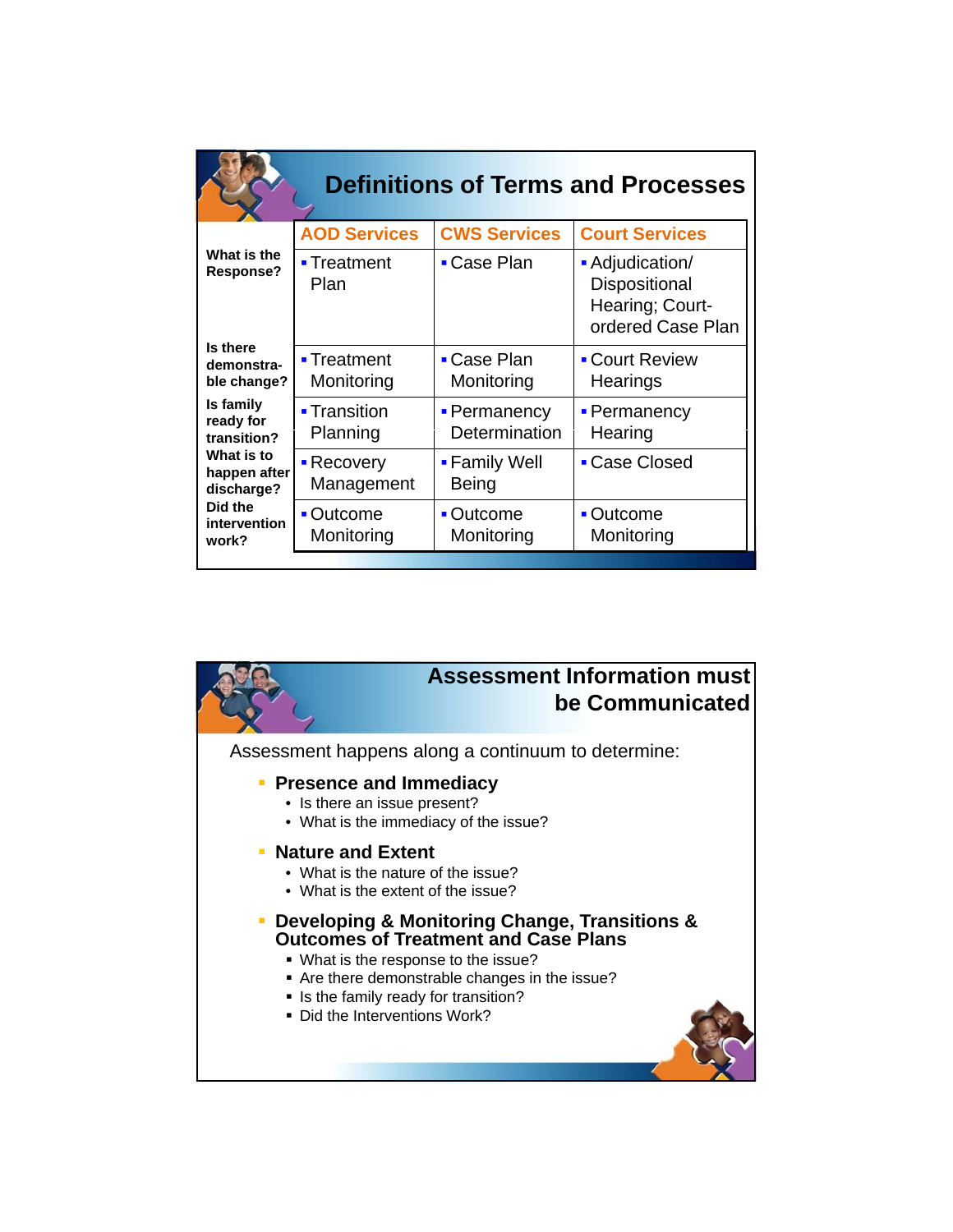

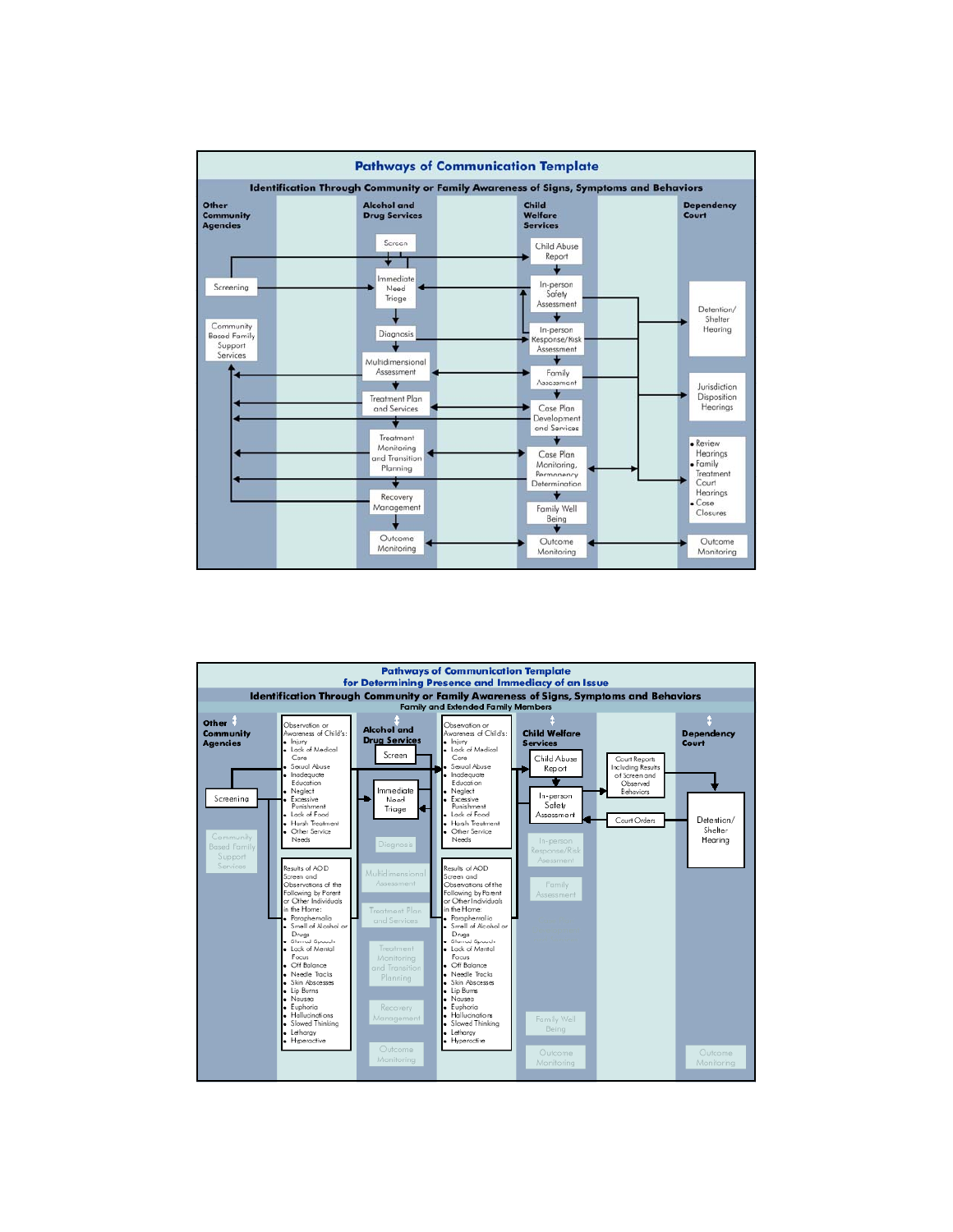

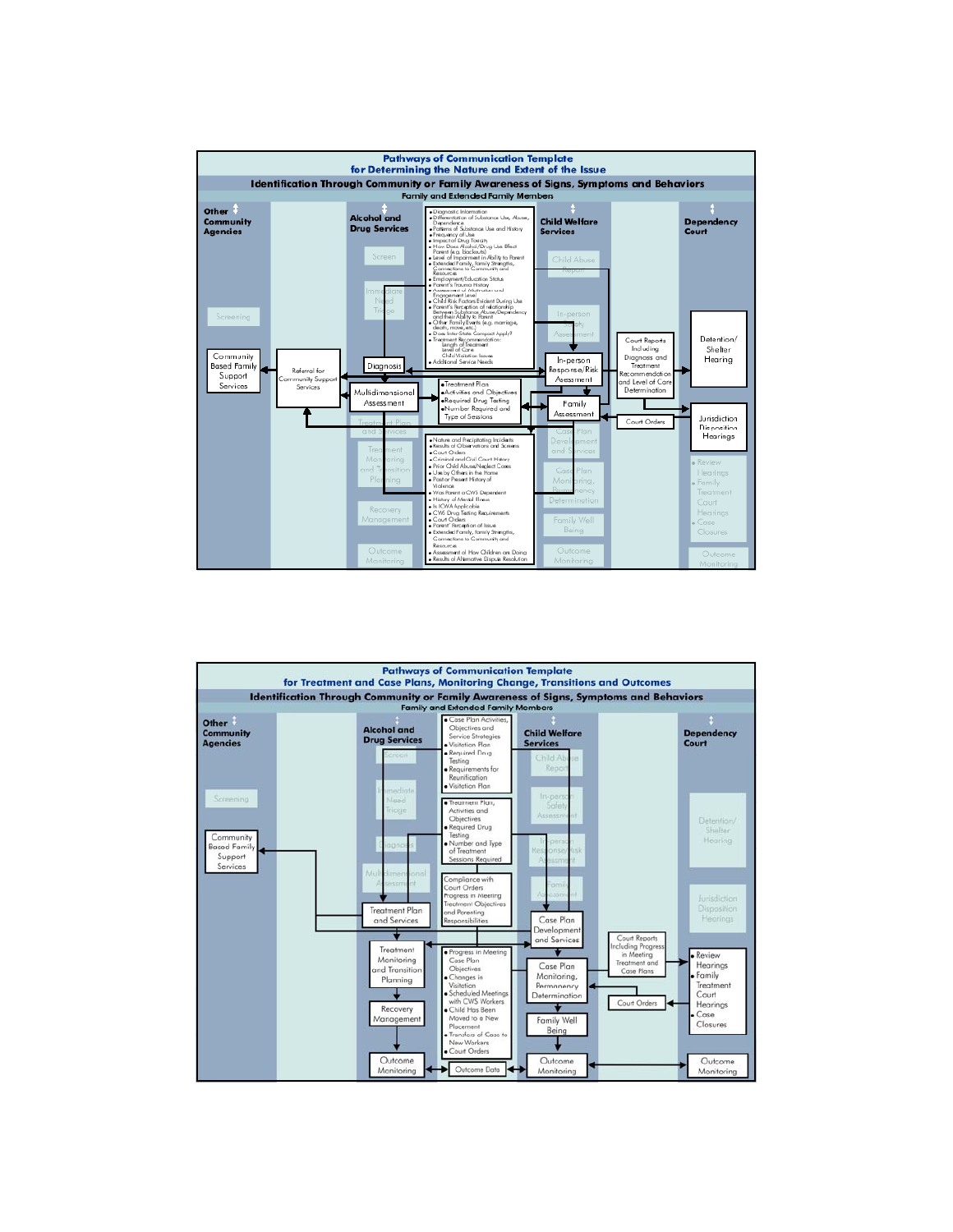

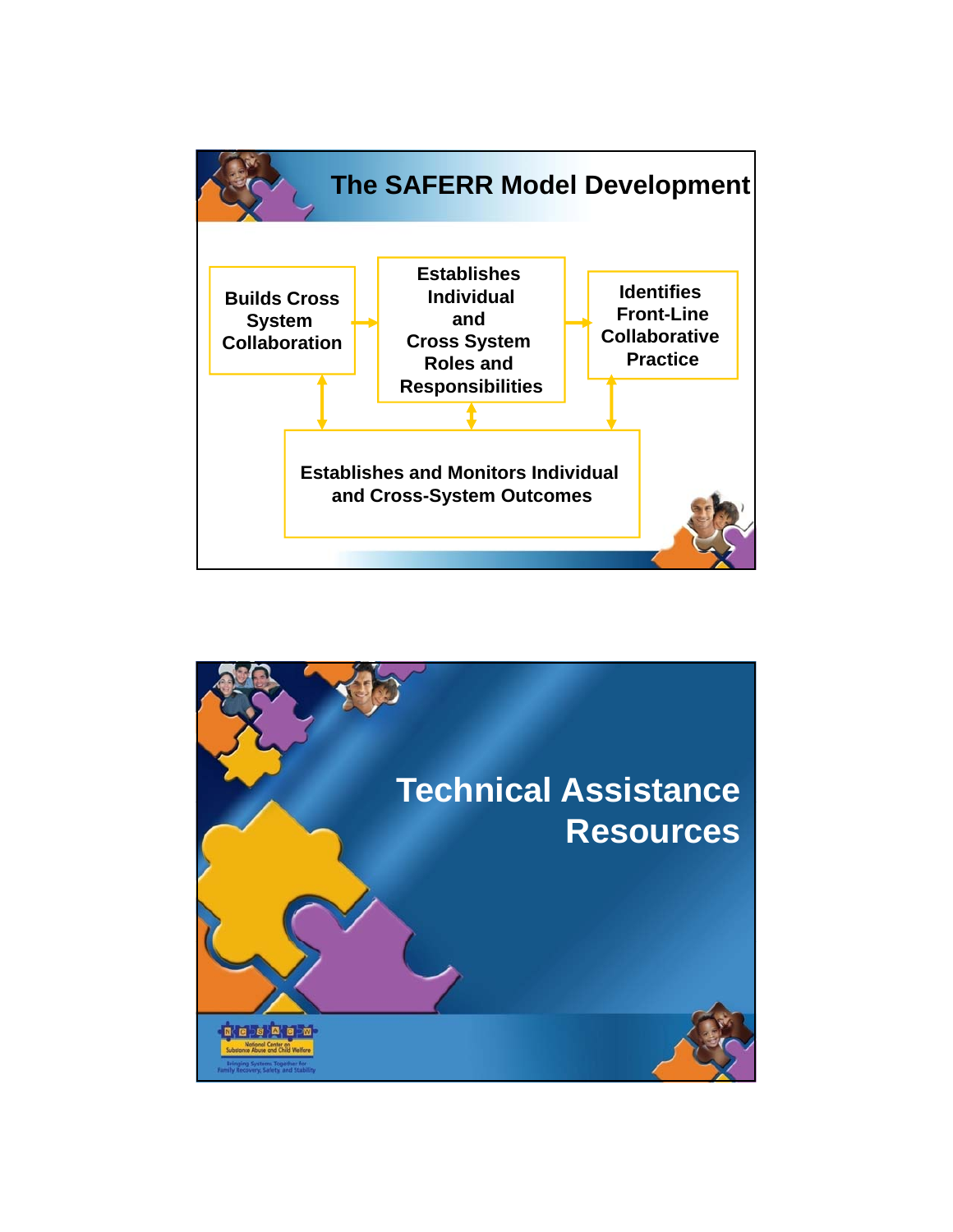

- Understanding Substance Abuse and Facilitating Recovery: A Guide for Child Welfare Workers (also available for substance abuse treatment and legal professionals)
- Child Welfare Training Toolkit: Helping Child Welfare Workers Support Families with Substance Use, Mental, and Co-Occurring Disorders
- **Participant workbooks and supervisor handbooks developed by** the State of Utah

| <b>Online Training</b>                                                                                                                                                                                                                                                                                        |
|---------------------------------------------------------------------------------------------------------------------------------------------------------------------------------------------------------------------------------------------------------------------------------------------------------------|
| NCSACW Home   Tutorial Home  <br>Understanding Substance Use Disorders, Treatment and Family Recovery: A Guide for Child Welfare Professionals                                                                                                                                                                |
| <b>Before You Start Course Modules</b><br><b>Resources</b><br>printer friendly version<br>1 of 17<br>· Module 1<br>Pathways to Abuse and Addiction v Go<br>· Module 2                                                                                                                                         |
| Module One: Primer on Substance Use, Abuse, and Addiction<br>· Module 3<br>for Child Welfare Professionals<br>· Module 4<br>To receive credit for this course, you must complete the Knowledge Assessment at the end of Module 5.<br>· Module 5                                                               |
| Participant Objectives of Module One<br>After reviewing this module, child welfare professionals will be able to<br>$\blacksquare$ Unders $\blacksquare$ I have completed the tutorial training, and utilized the                                                                                             |
| <b>• Describing information to help educate new child protective service</b><br>abuse,<br>workers. The information is very useful,<br>· Unders-<br>understandable, and very specific to the issues and<br>· Unders<br>concerns that child welfare workers will encounter, and<br>how these should be handled. |
| -Direct Service Provider<br>Available at no charge at http://ncsacw.samhsa.gov                                                                                                                                                                                                                                |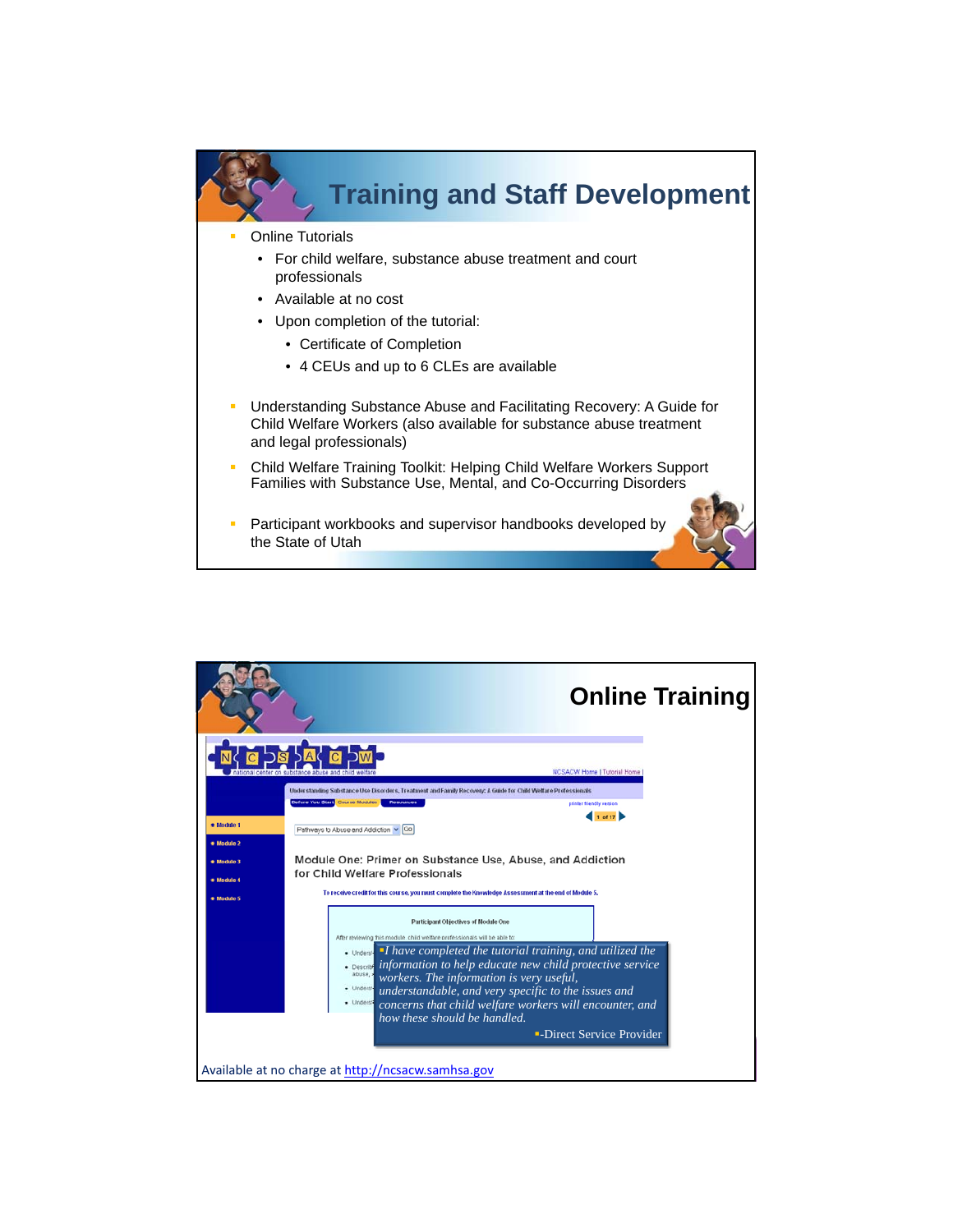

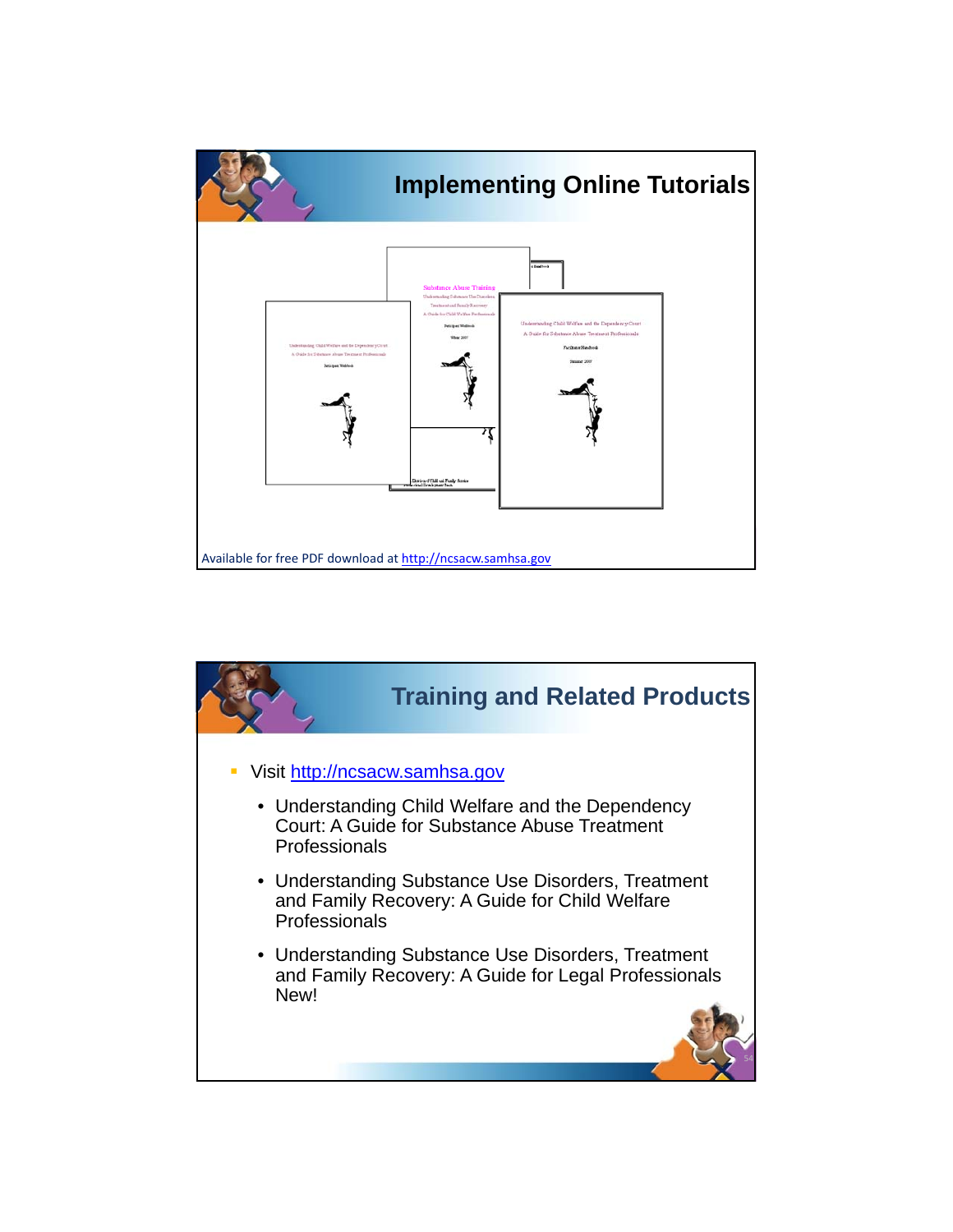

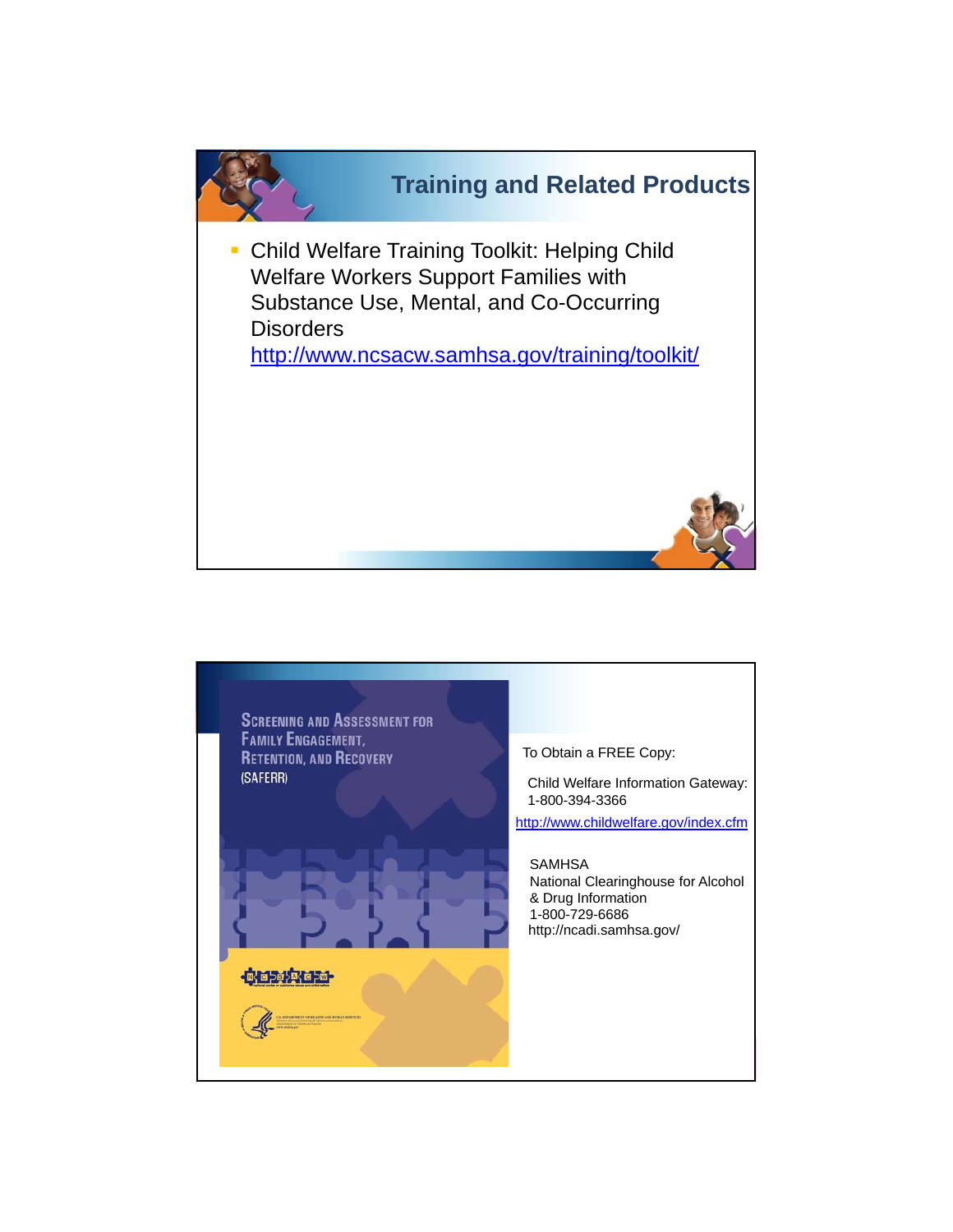